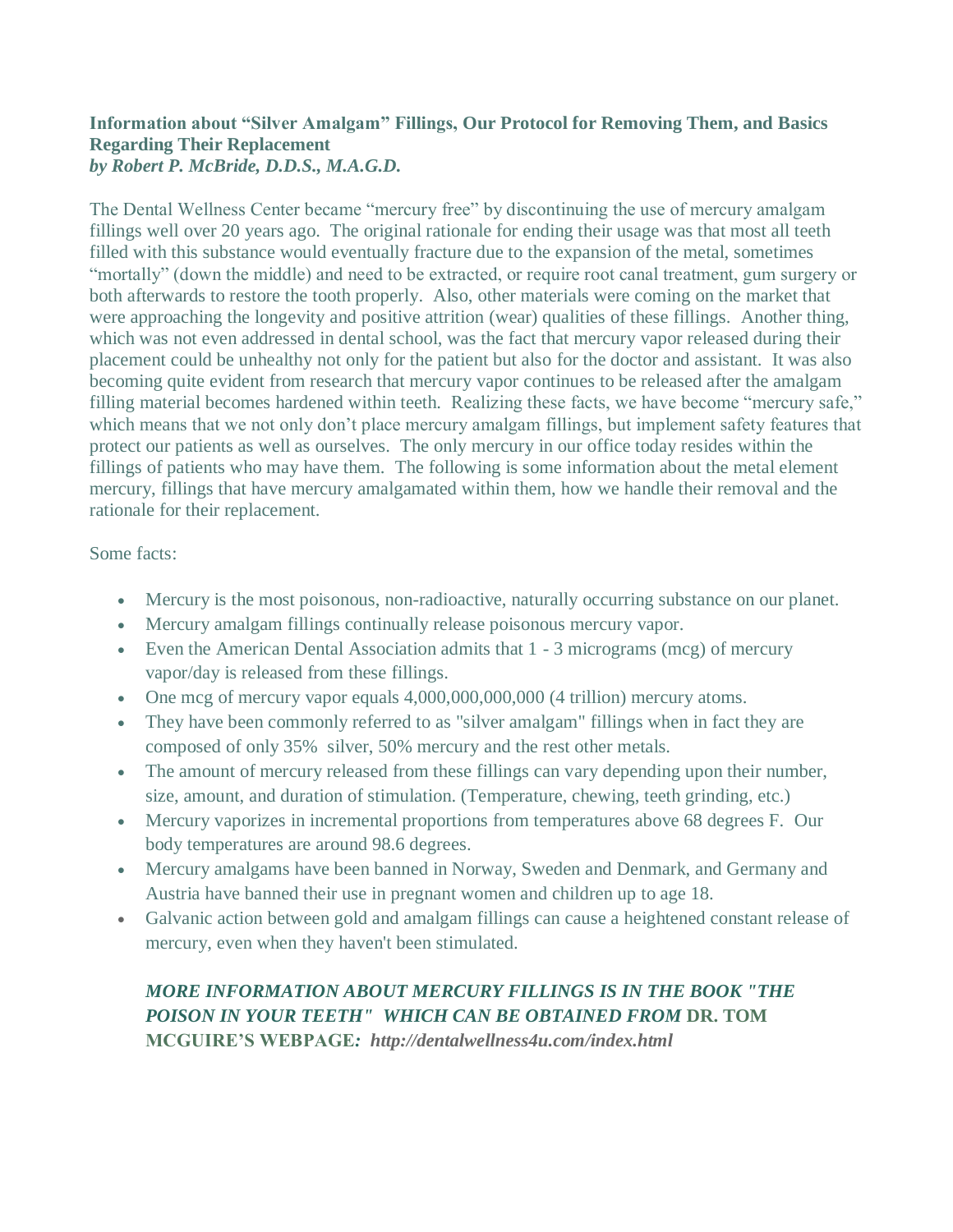### **PROTOCOL FOR A PATIENT DESIRING TO HAVE THEIR MERCURY AMALGAM FILLINGS REMOVED/REPLACED:**

- New patient examination including an initial interview with the doctor.
- Many new patients are working with a health care provider and have a mercury detoxification program in place already. For those who don't and would wish to develop one, I recommend Dr. Tom McGuire's book, "Mercury Detoxification" <http://dentalwellness4u.com/index.html> for adjunctive procedures such as blood testing, Melisa test, supplements, activated charcoal, vitamin C infusions etc.

#### **FILLING REMOVAL PROCEDURES:**

- Rubber dam is placed to keep filling debris from being swallowed.
- Fillings are kept cool with copious amounts of cold water during filling removal to minimize mercury vapor release.
- Fillings are "chunked" out, rather than being drilled away completely which results in very minute particles causing more vapor.
- High-volume evacuation is used to capture amalgam particles and mercury vapor.
- Oxygen masks for Dr, assistant and nasal hood for patient during their removal.
- Clean up immediately after their removal we remove and dispose of our gloves and rubber dam, and thoroughly rinse and vacuum the entire mouth for at least 10 seconds.
- Treatment room air is filtered to capture residual mercury vapor and other contaminants.

**Now, for something very important**: What material is best for their replacement? This is a very significant question and more encompassing than one might think. The materials used can be influenced by several factors, such as the case of those used in manufacturing an airplane which needs to have proper form, structure and function for successful, safe flights. The following information will assist you in understanding why this is so important.

We see new patients daily who have varied concerns that prompt them to enter the Dental Wellness Center family of patients, e.g., routine check-up, gum and decay problems, TMJ, head and neck pain, cosmetic concerns, teeth replacements – bridges, partials, root replacement implants, etc. as well as mercury amalgam filling removals. All who enroll begin a process that includes an initial interview with the doctor, a clinical oral examination and a complete series of radiographs. During the clinical examination, various oral health/disease parameters are investigated such as:

- Blood Pressure/heart rate recording
- Oral Cancer visual and palpation inspection
- Bite analysis checking of functional parameters
- Tooth wear analysis
- Individual teeth inspection
- Periodontal (gum) measuring and recording bleeding areas
- Phase microscopic plaque analysis
- Intra-oral camera photographs
- Mouth models mounted on a jaw simulator, if warranted

Type of filling material used is just one aspect of looking at *[The Bigger Picture](http://www.rpmdentistry.com/The_Bigger_Picture.htm)*. For instance, if a person's bite alignment is off and it is causing teeth to have abnormal wear, head and/or neck pain or loose teeth, the alignment would need to be addressed first, as placing any type of restorative material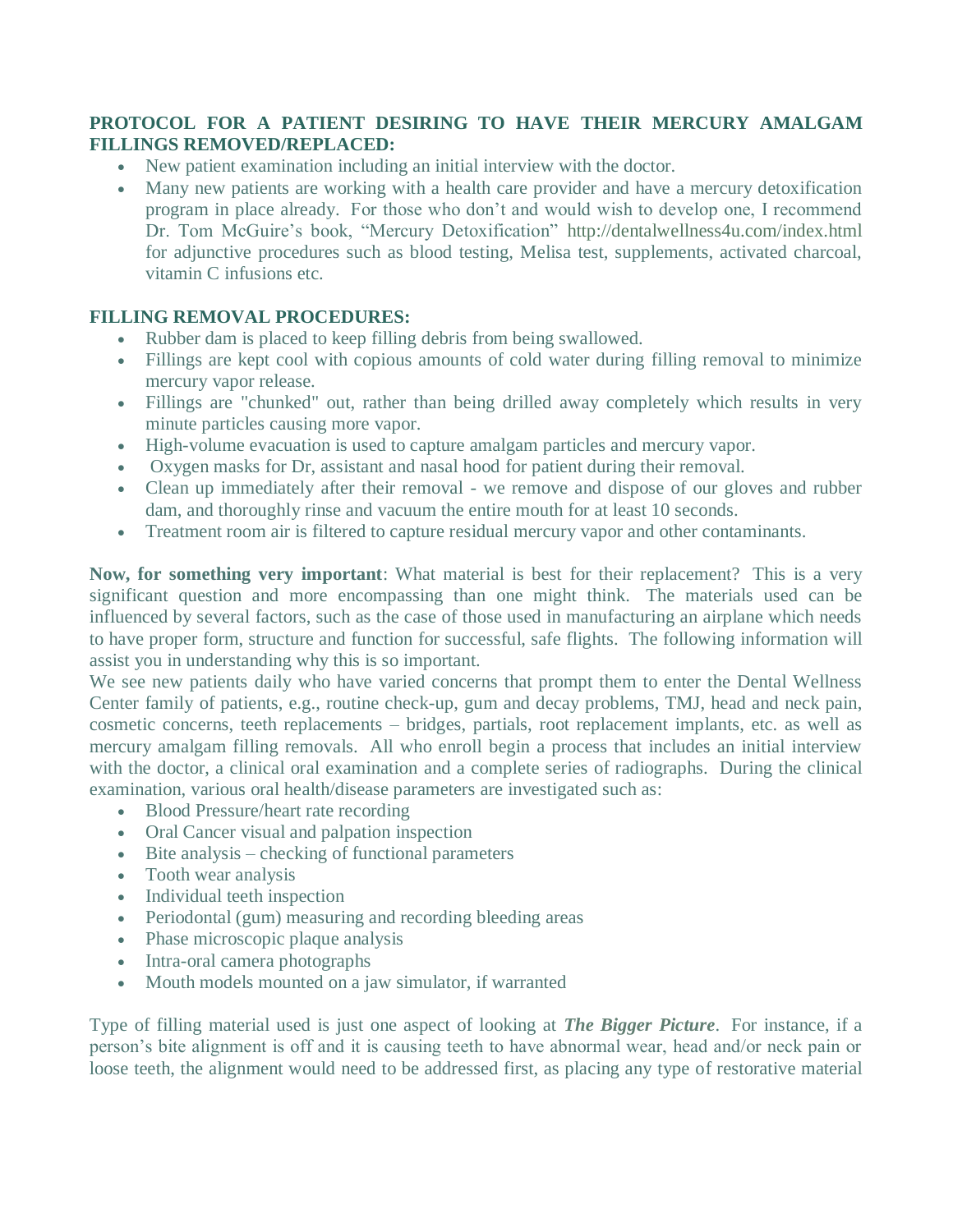to comply with a bite that is off would not only perpetuate the underlying problem, but could also worsen it. Just like placing new tires on an automobile whose front end is out of alignment. After bite alignment procedures, if needed, an appropriate material would be recommended to give the teeth repaired the best chance of never needing repair again. This is important because each time a tooth is repaired, the nerve within it is traumatized and these traumas, like x-rays, are cumulative. Following is a typical history of incidents that occur during the lifetime of a tooth. First the tooth has a cavity (decay) which traumatizes the nerve (pulp) as bacteria enter it even with a moderate sized decay. Then the decay is drilled out along with some healthy tooth structure to provide undercuts so that the filling won't fall out, as mercury amalgam fillings have absolutely no adhesive qualities – they actually just sit in the tooth. And then they expand and contract at a different rate than the tooth, which cracks from internal expansion that eventually causes tooth structure to break away as seen with this tooth.



 $1/4<sup>th</sup>$  of tooth missing – fortunately at the gum level in this case. Many break off below the gum level and/or through the nerve area requiring gum surgery, root canal treatment or extraction.

Fortunately, the pulp issue inside the tooth has healing resources - a blood supply and a lymphatic system - that counteract the inflammatory process from the bacterial invasions (decays) and trauma of the removal process. The plot thickens though, as the process continues with the tooth breaking from being weakened from a previous filling(s) and/or has another decay and needs repairing again – more trauma to the pulp. Small decays to be filled or mercury amalgam fillings to be replaced can be restored with direct bonded tooth-colored restorations in one appointment. However, when a large amount of tooth structure is missing from decay or the presence of large mercury amalgam fillings, especially in back teeth where the pressure is greatest, this type of filling material has less of a longevity factor as its strength factor is limited compared to laboratory processed materials. Also, if the bonding material replaces a large biting area of a back tooth where the opposing tooth contacts only the material and not much surrounding biting tooth surface, it can wear away from chewing forces causing a bite to change through the opposing tooth's erupting into the void created by the wear. One feature of mercury amalgam fillings is that they wear similarly to that of tooth structure. I've seen them replaced with bonding materials and although the mercury was now absent, the materials that replaced it presented other types of problems such as teeth sensitivity, bite shifting, etc. A tooth with large and/or multiple fillings will eventually need a protective restoration of some type, and this adds more trauma to the pulp. Here is where the philosophy of the dental practice enters, which can vary considerably from dentist to dentist. The type of protective restoration most frequently placed is a porcelain crown. Yet, the most frequently root canalled teeth are those with porcelain crowns. This is because, along with the accumulated traumas earlier described, a porcelain crown requires that 35 –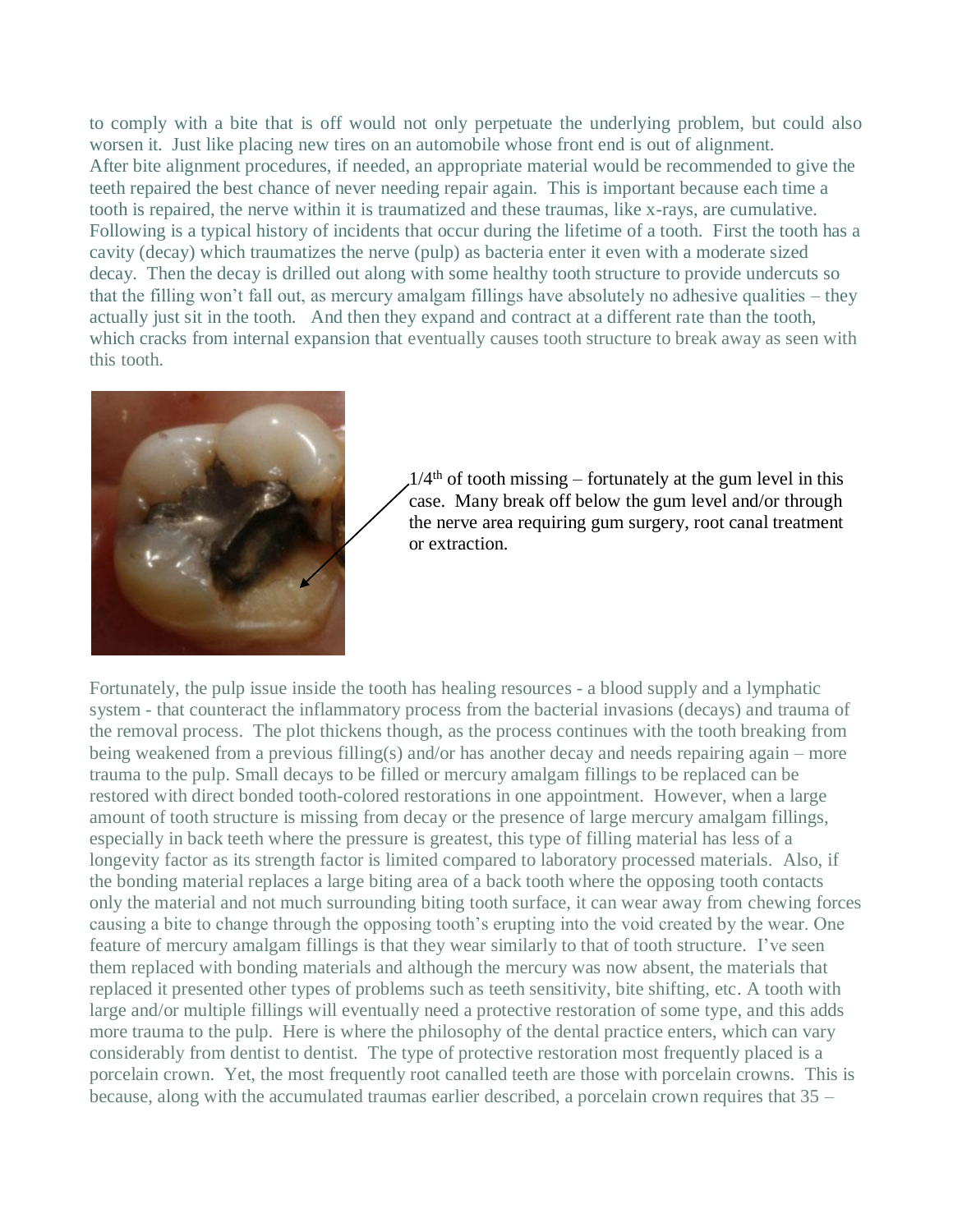40% additional healthy tooth structure be removed circumferentially as well from top down to make room for the porcelain and underlying metal or zirconium materials fabricated within it that give it strength. This causes a lot of pulp/nerve trauma, as the surface of the tooth at its neck area just above the gum needs to be cut into deep enough around its base to provide strength of material. This area - 360 degrees around the base of the tooth - is especially close to its nerve.



Back teeth can generate more than 500 pounds per square inch biting pressure, so the ideal material would be one that is strong enough to withstand these forces without being very thick in the interest of tooth structure conservation, and this is - hands down - gold. Any good dentist will tell you that wellplaced conservative cast gold restorations are the best of the lot, bar none, in that they are kindest to teeth from several perspectives:

- A high quality gold restoration is alloyed for strength and wear qualities that simulate that of tooth structure – they don't break!
- A gold crown can be thin and strong and requires less than half the tooth structure removal as that required for a porcelain crown.
- A high quality gold restoration will wear at the same rate as natural tooth structure. Porcelain essentially is glass, and if its biting surface opposes a natural tooth, the glass will always "win" and wear the opposing tooth structure.
- Gold does not have to completely cover the tooth, and a dentist trained<sup>\*</sup> in conservative cast gold restorative technology can engineer restorations that remove very little good tooth structure, will strengthen the tooth, minimize drilling trauma and have the potential to last a life time.
- My experience of teeth with porcelain crowns needing root canals compared to those with conservative cast gold restorations is around 100 to 1.

Many people "don't want gold," especially here in California compared for example to people in the Pacific Northwest where they don't seem to be as concerned with the gold color. It is interesting to note that in those areas there aren't as many root canal dentist specialists per general dentist as there are in California.

The dilemma that I face when recommending these restorations (which I have had placed in my own teeth) has to do with the intent residing within the oath I signed upon becoming a dentist which states, "First, Do No Harm…" in juxtaposition to the patient's desire to have natural tooth color, which is understandable. I know that when I drill off a lot of tooth structure I may be inviting a root canal treatment which could occur around treatment time, or delayed, maybe for years. And a root canal treatment on a back tooth is not a guarantee of its safety for the future. I have seen many back teeth fracture underneath the best of crowns requiring the tooth's removal. Now we're looking at an extraction, root replacement implant and new crown.

Some of the new porcelain materials are stronger, look great and fit better than those of the past, however they haven't as yet compiled the track record of gold which has been used for over 100 years. However, in most cases, mercury amalgam fillings can be replaced with conservative cast gold restorations in a very inconspicuous manner.